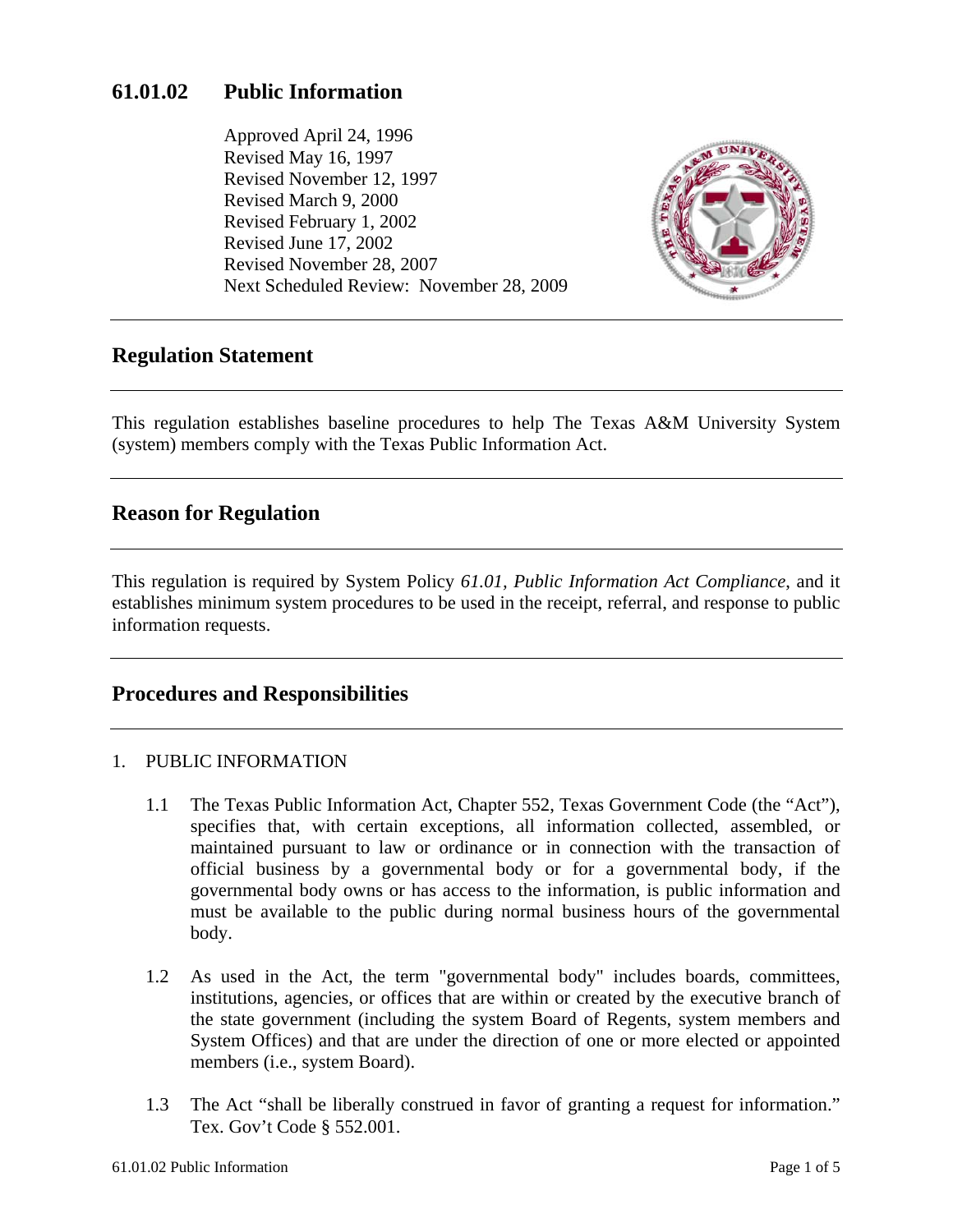## 2. THE OFFICER FOR PUBLIC INFORMATION AND DESIGNATED AGENT

- 2.1 The Act provides that the chief executive officer ("CEO") of each system member is the Officer for Public Information, who is responsible for the preservation and care of the member's public records.
- 2.2 Each CEO shall designate an agent to act as public information officer/coordinator ("PIO") for that system member. The PIO shall compile and coordinate responses to all public information requests the system member receives. *However, the CEO retains ultimate responsibility for that member's full compliance with the Act.* Also, each CEO shall appoint a backup or alternate PIO to act in the PIO's absence. Each CEO shall also ensure that the identities of the PIO and backup/alternate are prominently displayed and easily accessible on the institution's website. The System Office of General Counsel and the PIOs for the other system members shall be promptly notified upon the appointment of a new PIO.
- 2.3 The PIO and backup/alternate at each system member shall complete open records training as required by Section 552.012 of the Act.
- 2.4 The PIO shall not make any inquiry of a requestor except to establish proper identification, to seek clarification to determine what public information is being requested, or to seek to narrow the scope of a request for a large amount of information. *See* Tex. Gov't Code § 552.222. All requests shall be treated uniformly without regard to the position or occupation of the requestor or whether he or she is a member of the media.
- 2.5 The PIO shall keep an accurate record of all public information requests the member receives for a given year, including the name and contact information of each requestor, the date on which a request is received, the date on which the records are made available or copies provided, the type of information requested, which departments or units were requested to provide information by the PIO, which departments or units provided the requested information, how much is charged to and paid by the requestor for copies and other costs, if any, and any other information necessary to demonstrate the member's compliance with the Act for each request. The PIO should also keep a record of when an Attorney General decision is sought, and the decision of the Attorney General for a given request, if any.
- 2.6 Not later than the end of each month, the PIO shall electronically submit to the Office of the Attorney General all necessary information on the number and nature of public information requests the member responded to during the prior month. *See* Tex. Gov't Code § 552.010. For example, reports for September of a given year should be submitted to the Attorney General's Office by the end of October of that year.
- 2.7 The PIO for each system member shall ensure that the institution timely makes all other reports to the Office of the Attorney General as required by the Act. *See, e.g.*, Tex. Gov't Code § 552.274.
- 2.8 The PIO for each system member shall prominently display the sign in the form approved by the Attorney General "that contains basic information about the rights of a requestor, the responsibilities of a governmental body, and the procedures for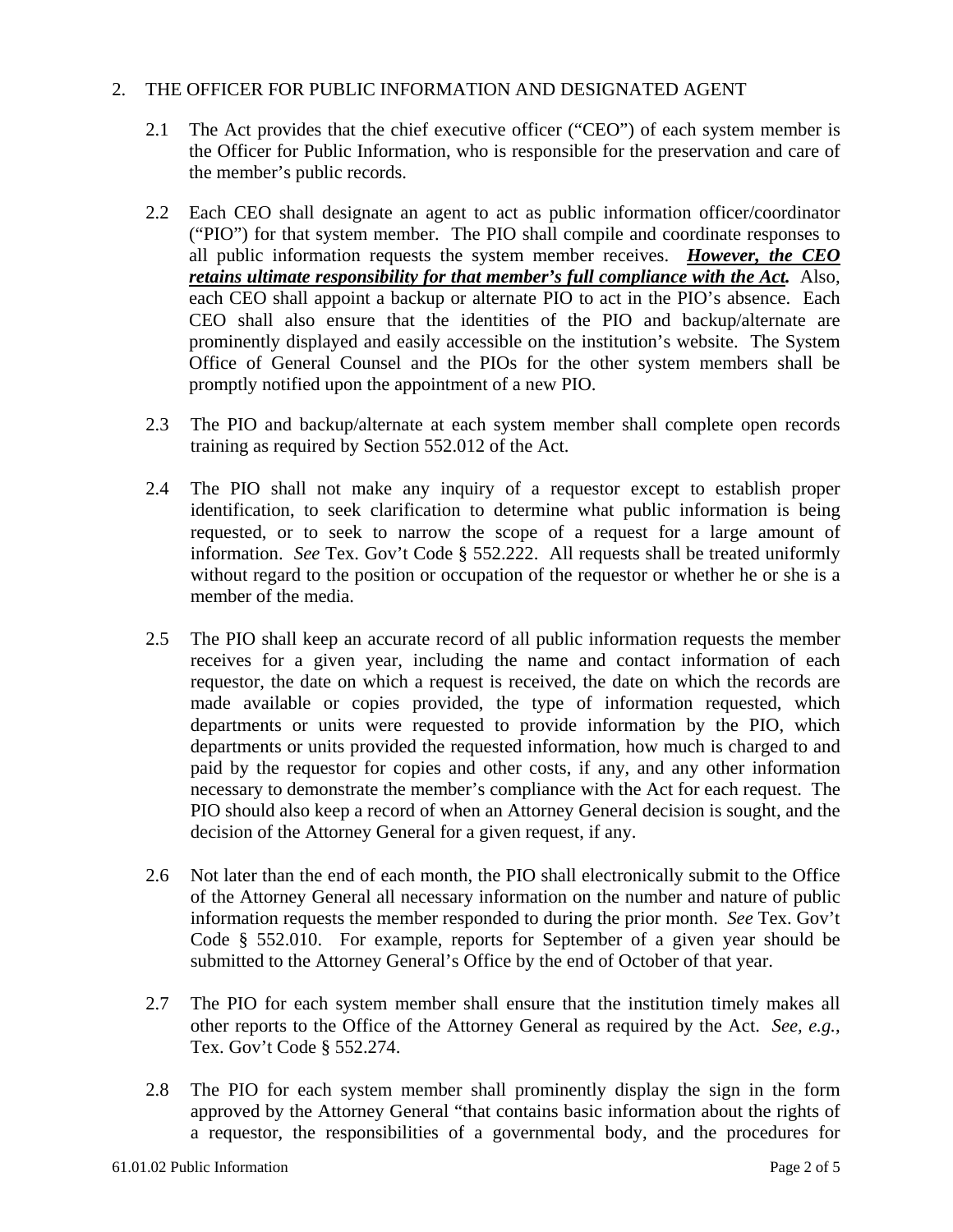inspecting or obtaining a copy of public information under" the Act. *See* Tex. Gov't Code § 552.205.

2.9 Each system member shall develop a procedure for public information requests to ensure that the PIO can promptly seek and receive responsive information from the widest reasonable group of departments/units. These member procedures shall be provided to the Office of General Counsel. System members are encouraged to use email and electronic records when possible to expedite responses to public information requests.

#### 3. PUBLIC INFORMATION REQUEST PROCEDURES

- 3.1 Any public information request to a system member must be in writing and should be directed to that member's PIO. A person submitting a public information request to a system member by email or facsimile must send the request to the person designated as that institution's PIO. If a public information request is mailed or delivered to a member employee other than the PIO, that employee shall immediately forward the request to the PIO.
- 3.2 After receiving a public information request, the PIO shall promptly:
	- 3.2.1 Assign a tracking number to the request that indicates, at a minimum, the current year and cumulative number of the request for that year (for example, 08-001 indicates the  $1<sup>st</sup>$  request received in 2008).
	- 3.2.2 Forward a copy of the request to the member department/unit or widest group of departments/units that may reasonably possess the requested information. The member department/unit or group of departments/units shall search for the requested information and notify the PIO by the next business day, if possible, what responsive information each department/unit possesses. A copy of the records containing the responsive information shall be forwarded to the PIO as soon as possible.
	- 3.2.3 Send a written acknowledgment of receipt to the requestor, including the assigned tracking number.
	- 3.2.4 Notify the CEO and/or other appropriate member or system contacts of requests that may have public relations significance.
	- 3.2.5 Forward a copy of the request and responsive documents to the Office of General Counsel if the PIO has a question regarding the applicability of an exception to disclosure under the Act. See Section 5 below for seeking a decision from the Attorney General.
- 3.3 If the PIO determines, through consultation with the Office of General Counsel, the requested information is public, he or she shall promptly produce to the requestor a copy of the information or produce the information for inspection.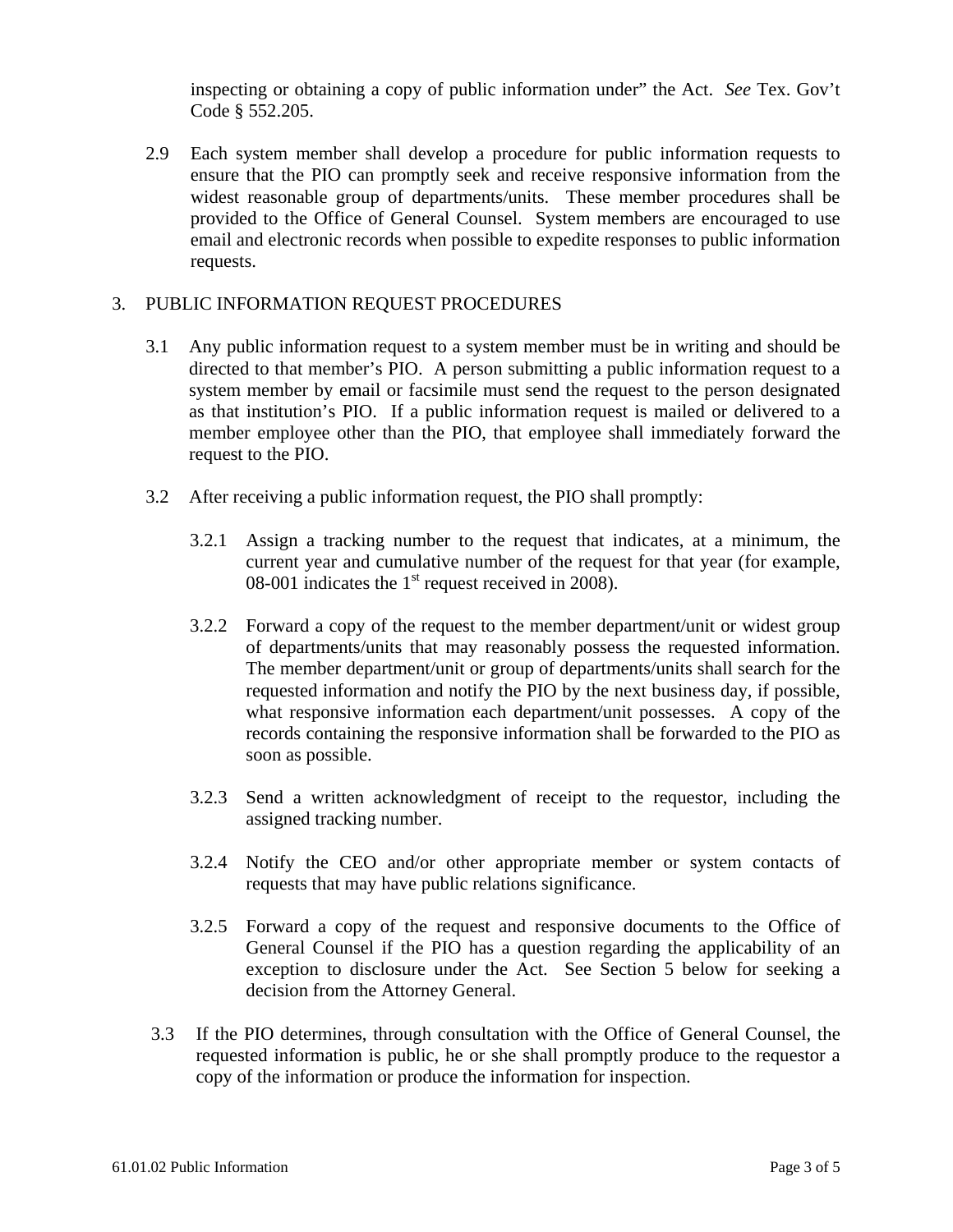3.4 If the information is unavailable within 10 business days after receiving a written request for information, the PIO shall certify this fact in writing to the requestor and set a date and hour within a reasonable time when the information will be available. *See* Tex. Gov't Code § 552.221.

## 4. COST OF COPIES

- 4.1 If assessed, copy charges shall not be excessive. Maximum charges for reproduction of public information, reflecting rates approved by the Office of the Attorney General, can be found at 1 Texas Administrative Code Section 70.10 (see link below).
- 4.2 Public information shall be furnished without charge or at a reduced rate if the system member determines that waiver or reduction of the fee is in the public interest because furnishing the information can be considered as primarily benefiting the general public. Requests for reduced charges should be in writing and addressed to the PIO.

### 5. PUBLIC INFORMATION DECISIONS

- 5.1 If a system member receives a public information request that: 1) it considers to be within one of the Act's exceptions to disclosure; and 2) it wishes to withhold responsive information from public disclosure, a request for decision must be submitted to the Attorney General within *10 business days* after receiving the public information request. In some limited circumstances, the Act may permit the withholding of information without seeking an Attorney General decision, e.g., FERPA.
- 5.2 The PIO will segregate responsive public information from the information submitted to the Attorney General and will promptly produce the public information to the requestor.
- 5.3 The member PIO shall immediately submit information to the Office of General Counsel for review and for preparation of the Attorney General decision request, including the following:
	- (1) a copy of the written public information request, and information showing when the request was first received by the member;
	- (2) information showing who at the member first received the request;
	- (3) a copy of the specific information requested, or representative samples of the information if a voluminous amount of information was requested; and
	- (4) a list of all departments/units that were requested by the PIO to provide responsive information, and what departments/units actually provided the information.

The Office of General Counsel will then forward the decision request and the information to the Attorney General.